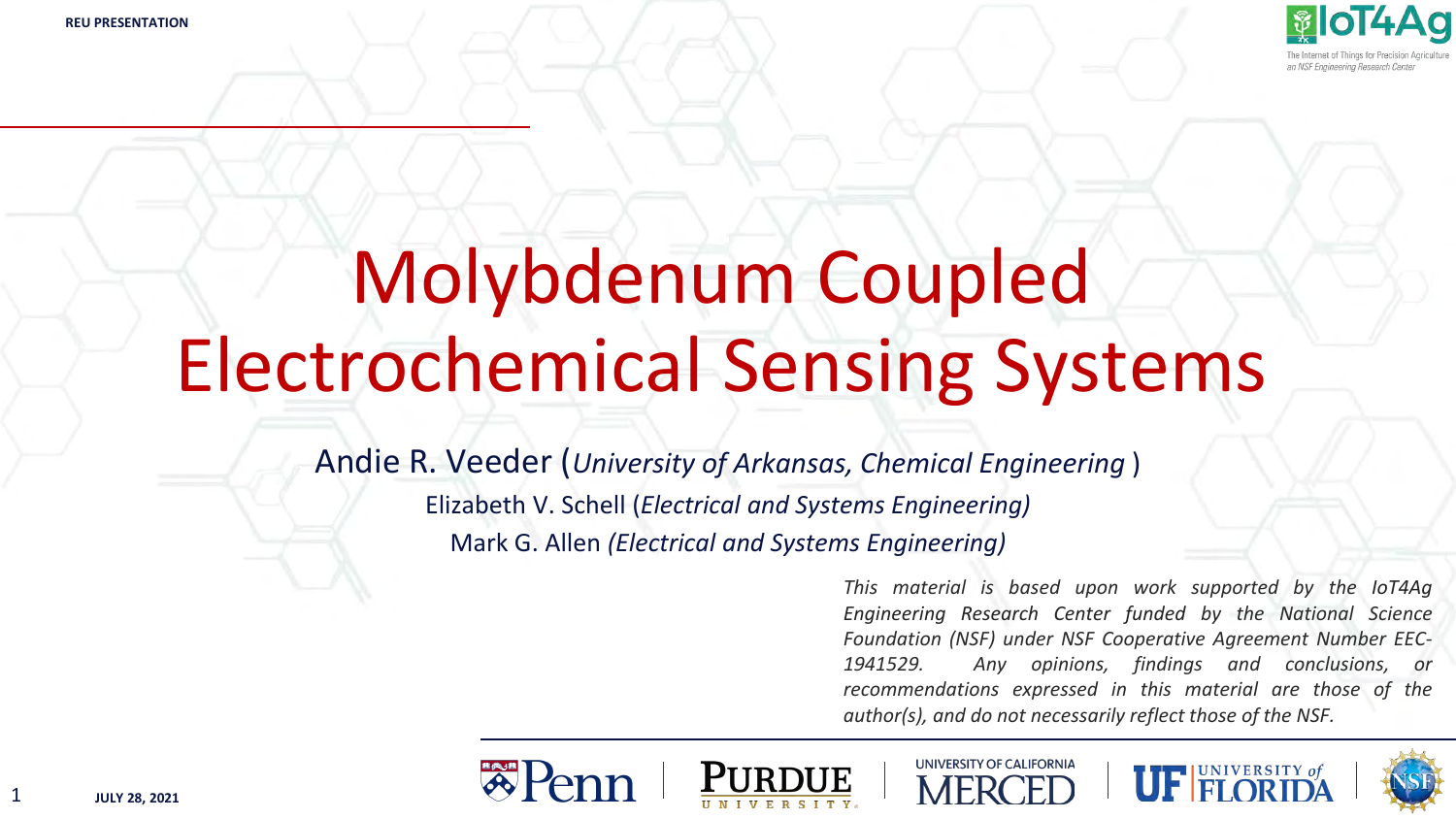

### Introduction and Problem Statement

To improve the efficiency of crop production, we are developing devices to conduct widespread agricultural monitoring of nutrients and environmental factors. Electronics for this application must be low-cost, able to deliver easily accessible data directly to farmers, and disappear after their functional lifespan.

Overarching topics addressed this summer:

- Electrochemical sensors and power sources
- Transient materials
- Energy output dependent on concentration of phosphate



*Figure 1:* Schematic of overall goal









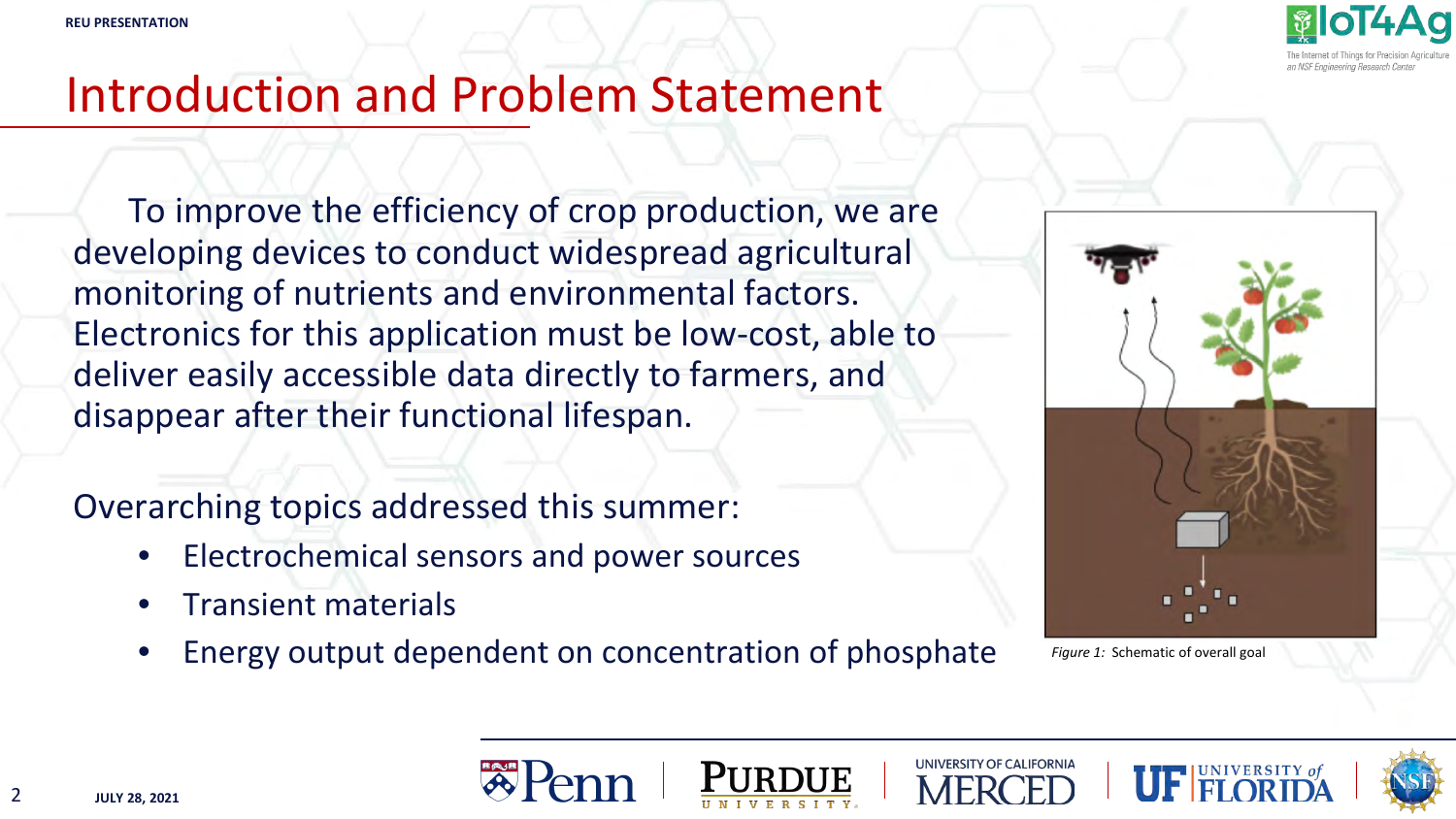

## Overview of the Technical Approach

- Molybdenum has shown selectivity towards phosphate and is presently used in dissolvable electronics
- Test the possibility of a phosphate sensor made out of transient materials that detects plant available phosphates (PAPs) found in soil
- Two different approaches
	- potentiometric
	- amperometric



*Figure 2:* Electrochemical *Figure 3:* Experimental set-up cell schematic





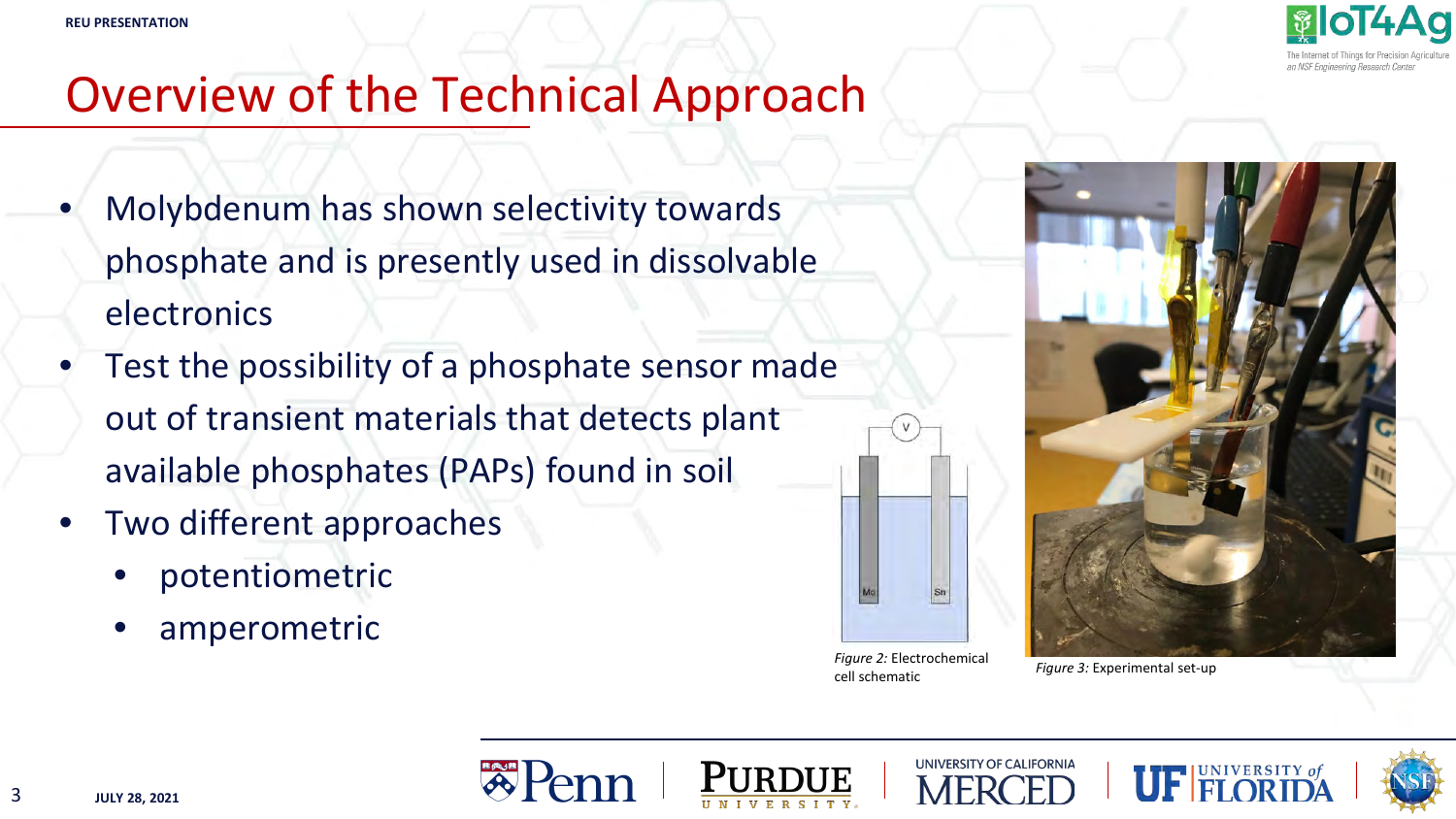

#### Results



*Figure 4:* Open circuit potential results

*Figure 5:* Cyclic voltammetry results after sweep from 0.5 V to 1.5 V







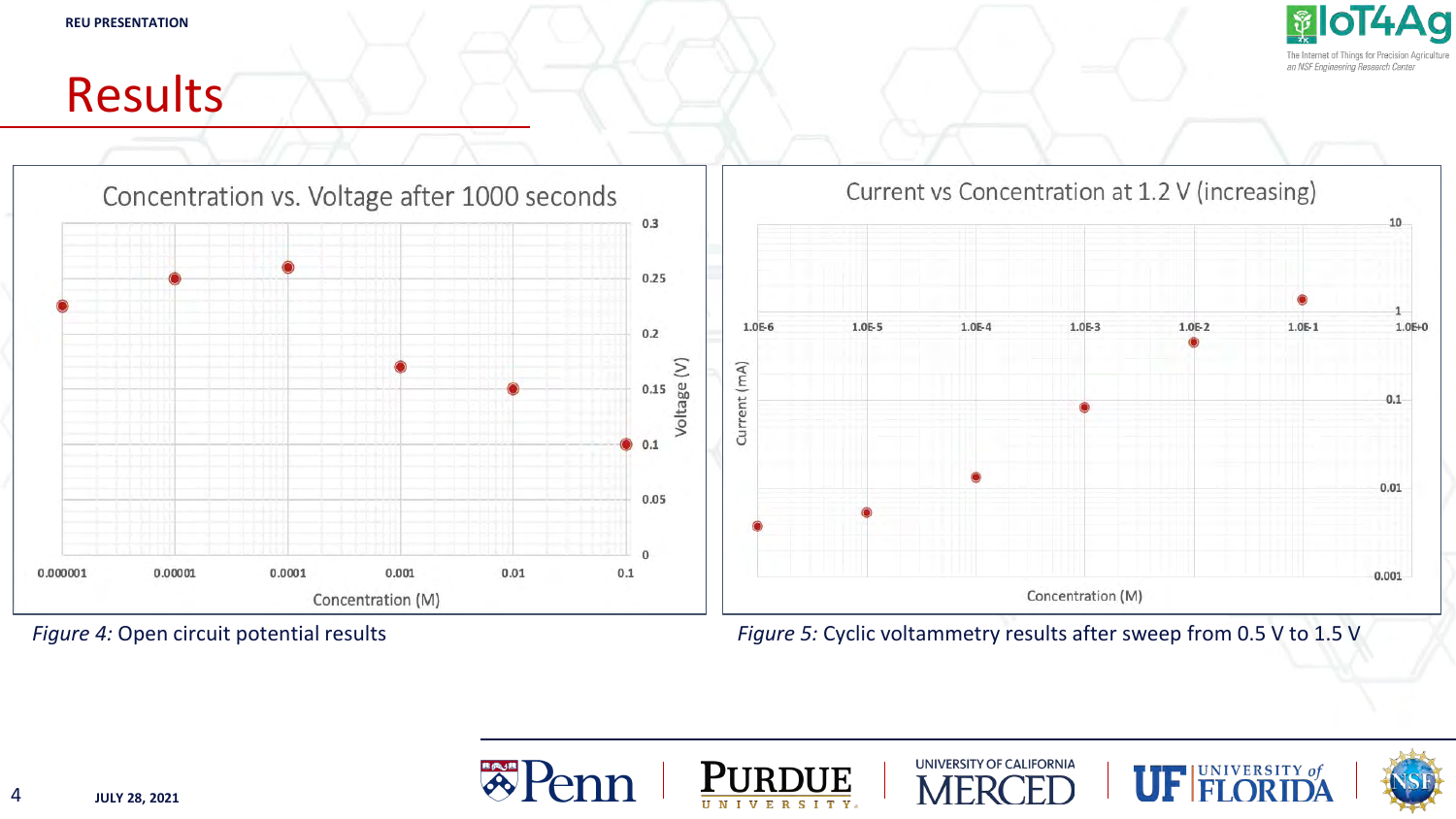

## Results continued



#### Sensitivity: • 0.8179 dec/dec

#### Limit of detection: • 1e-4 M



*Figure 4:* Mo electrode in 1e-1 M PBS after voltage of 1.2 V applied



*Figure 5:* Au electrode in 1e-1 M PBS after voltage of 1.2 V applied

*Figure 6:* Chronoamperometry results